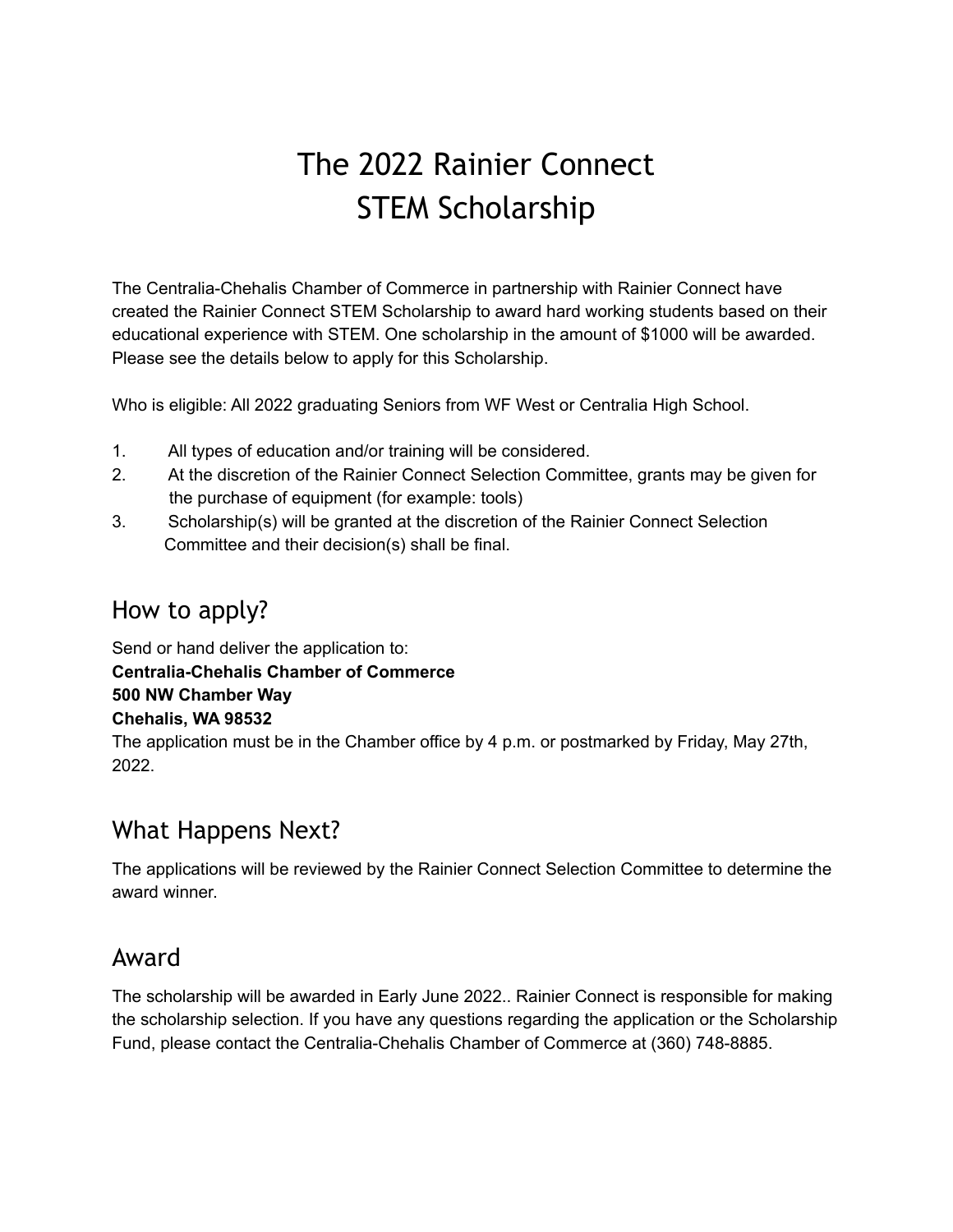## The 2022 Rainier Connect

## STEM Scholarship

| DEADLINE: May 27th, 2022                                                                                                                                                     |  | Date: _______________ |
|------------------------------------------------------------------------------------------------------------------------------------------------------------------------------|--|-----------------------|
| Type or print in ink:                                                                                                                                                        |  |                       |
|                                                                                                                                                                              |  |                       |
|                                                                                                                                                                              |  |                       |
|                                                                                                                                                                              |  |                       |
| What is the name of your current high school?                                                                                                                                |  |                       |
|                                                                                                                                                                              |  |                       |
| Please indicate the last grade level of completion.<br><u> 1950 - Paris Alexandri, prima estadounidense en la provincia de la provincia de la provincia de la provincia </u> |  |                       |
| Please enclose a current high school transcript.                                                                                                                             |  |                       |
| Check if the school is mailing transcripts directly to Chamber                                                                                                               |  |                       |
|                                                                                                                                                                              |  |                       |
| We hereby confirm all statements made within this application are true, accurate and complete.<br>Date                                                                       |  |                       |
|                                                                                                                                                                              |  |                       |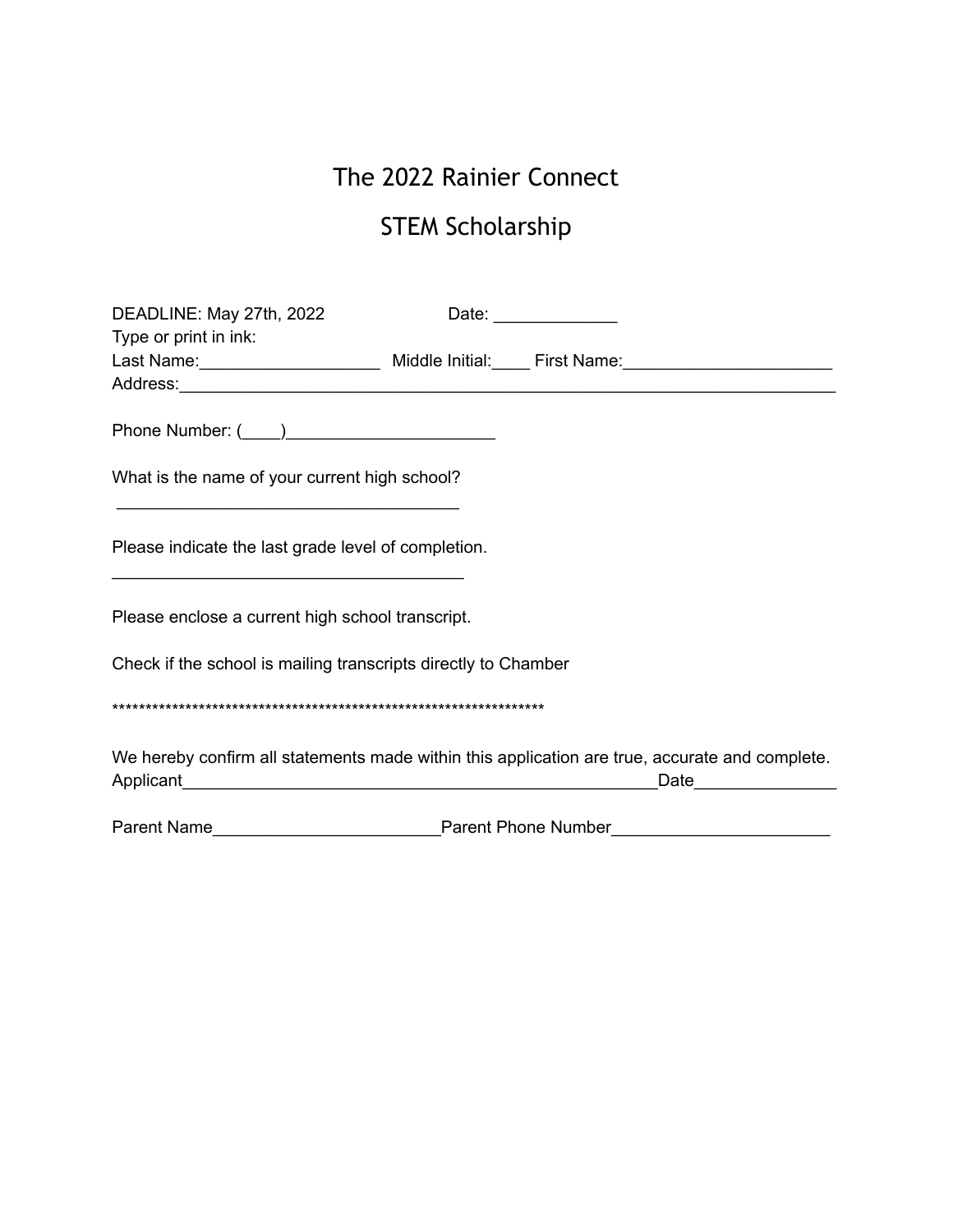# 2022 Rainier Connect

## STEM Scholarship

Please answer the following as they apply to your situation.

1. Please explain your educational plans for the coming year and indicate your intended college or training site.

2. Please list your STEM courses.

3. How will you use your STEM background to assist in future employment?